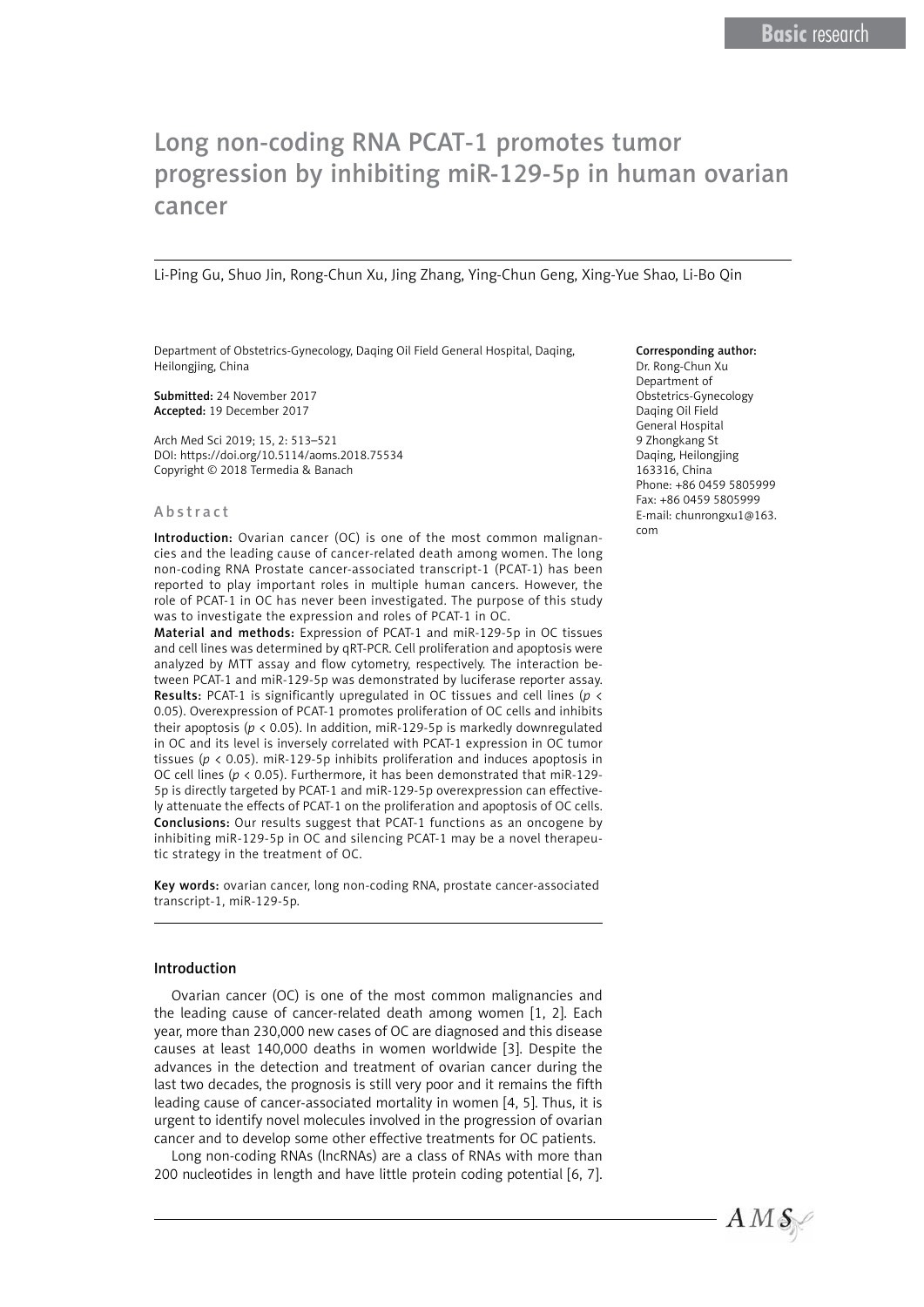Prostate cancer-associated transcript-1 (PCAT-1) is a novel lncRNA which was originally discovered in prostate cancer [8]. The biological functions of PCAT-1 have been documented in multiple human cancers. For example, Bi *et al.* found that PCAT-1 is increased in gastric cancer and the knockdown of PCAT-1 inhibited the proliferation of gastric cancer cells [9]. PCAT-1 was also demonstrated to act as an oncogene in hepatocellular carcinoma and colorectal cancer [10, 11]. However, the expression and functions of PCAT-1 in ovarian cancer have never been investigated.

In this study, we firstly found that PCAT-1 contained a similar theoretical combing site for miR-129-5p by bioinformatics analysis. The expression of PCAT-1 and miR-129-5p in OC was detected by qRT-PCR. Then, the biological functions of PCAT-1 and miR-129-5p on OC cells were determined. Moreover, we verified that PCAT-1 can directly target miR-129-5p and negatively regulate its expression in OC. Overexpression of miR-129-5p partly reversed the effects of PCAT-1 on OC cells. Collectively, we demonstrated that long non-coding RNA PCAT-1 promotes tumor progression by inhibiting miR-129-5p in human ovarian cancer and PCAT-1 may function as a therapeutic target in the treatment of OC.

# Material and methods

# Tissue samples and cell culture

A total of 30 ovarian cancer tissues and matched adjacent normal tissues were obtained from Obstetrics-Gynecology, Daqing Oil Field General Hospital. Tissue samples were frozen immediately in liquid nitrogen and stored until used. Every patient signed the informed consent prior to enrolling in the study. This study was supported by the Ethics Committee of Daqing Oil Field General Hospital. This study was performed following the Declaration of Helsinki. Human OC cell lines (A2780, SK-OV-3, OVCA429, and HO8910) and the human normal ovarian cell line IOSE80 were purchased from the American Type Culture Collection (ATCC, VA, USA). Cells were cultured in DMEM supplemented with 10% fetal bovine serum (FBS) (both from Gibco, CA, USA). Cells were all maintained in a humidified incubator containing 5% CO $_{2}$  at 37°C.

# RNA extraction and qRT-PCR

Total RNA was extracted from tissue samples or cell lines using TRIzol reagent (Invitrogen, Carlsbad, CA, USA) following the manufacturer's instructions. cDNA was reverse transcribed using M-MLV (Thermo Fisher Scientific, Inc., Rockford, IL, USA) containing 5 μg of total RNA. qRT-PCR was performed using SYBR Green PCR Master mix (Thermo Fisher Scientific, Inc.) on an ABI 7300 machine (Applied Biosystems, Foster City, CA, USA). The relative expression was calculated and normalized using the  $2^{-\Delta\Delta Ct}$  method. GAPDH and U6 were used as an internal control for PCAT-1 and miR-129-5p, respectively. The primer sequences were as follows: PCAT-1 forward: 5′-AATGGCATGAACCTGGGAGGCG-3′ and reverse: 5′-GGCTTTGGGAAGTGCTTTGGAG-3′; miR-129-5p forward: 5′-ACACTCCTTTTTGCGTCTGGGCTTGC-3′ and reverse: 5′-TGGTGTCGTGGAGTCG-3′; GAPDH forward: 5′-CACCCACTCCTCCACCTTTG-3′ and reverse: 5′-CCACCACCCTGTTGCTGTAG-3′; U6 forward: 5'-TTACATTGCTATCCACAGAACGG-3' and reverse 5′- CTATGCTGCTGCTTTTTGCTC-3′. This experiment was repeated three times.

# Cell transfection

Cell transfections were all performed using Lipofectamine 2000 (Invitrogen) according to the manufacturer's protocol. To overexpress PCAT-1 in OC cells, the cDNA of PCAT-1 was cloned into the pcDNA3.1 vector (Invitrogen). The empty vector was used as a control. To downregulate PCAT-1, small interfering RNA targeting PCAT-1 (si-PCAT-1) or the control si-NC was transfected into OC cells. The sequences of si-PCAT-1 were: 5′-AUA-CAUAAGACCAUGGAAATT-3′ (sense) and 5′-UUUC-CAUGGUCUUAUGUAUTT-3′ (antisense); siRNAs, microRNA-129-5p mimics, inhibitors and the negative controls were all synthesized by GenePharma Co. Ltd (Shanghai, China). The transfect efficiency was assessed following 48 h of transfection.

# MTT assay

After effective transfection, cells were seeded into 96-well plates and cultured at 37°C. Cell viability was measured at various time points (0 h, 24 h, 48 h and 72 h after seeding). Cell viability was analyzed by the 3-(4,5-dimethylthiazol-2-yl)-2, 5-diphenyl tetrazolium bromide (MTT) assay according to the manufacturer's instructions. In brief, at each time point, 20 µl MTT (5 mg/ml, Sigma) was added into each well and cultured for a further 4 h. Then, the media were discarded and 150 µl of DMSO (Sigma) was added to each well. The absorbance at 490 nm was measured by a microplate reader (Bio-Rad).

# Apoptosis assay

Cell apoptosis rate was determined by flow cytometry with the FITC-Annexin V Apoptosis Detection Kit (BD Biosciences, San Jose, CA) according to the manufacturer's protocol. Cells were collected, stained with Annexin V and PI for 15 min in the dark, and then analyzed by a FACS Caliber flow cytometer (BD Bioscience).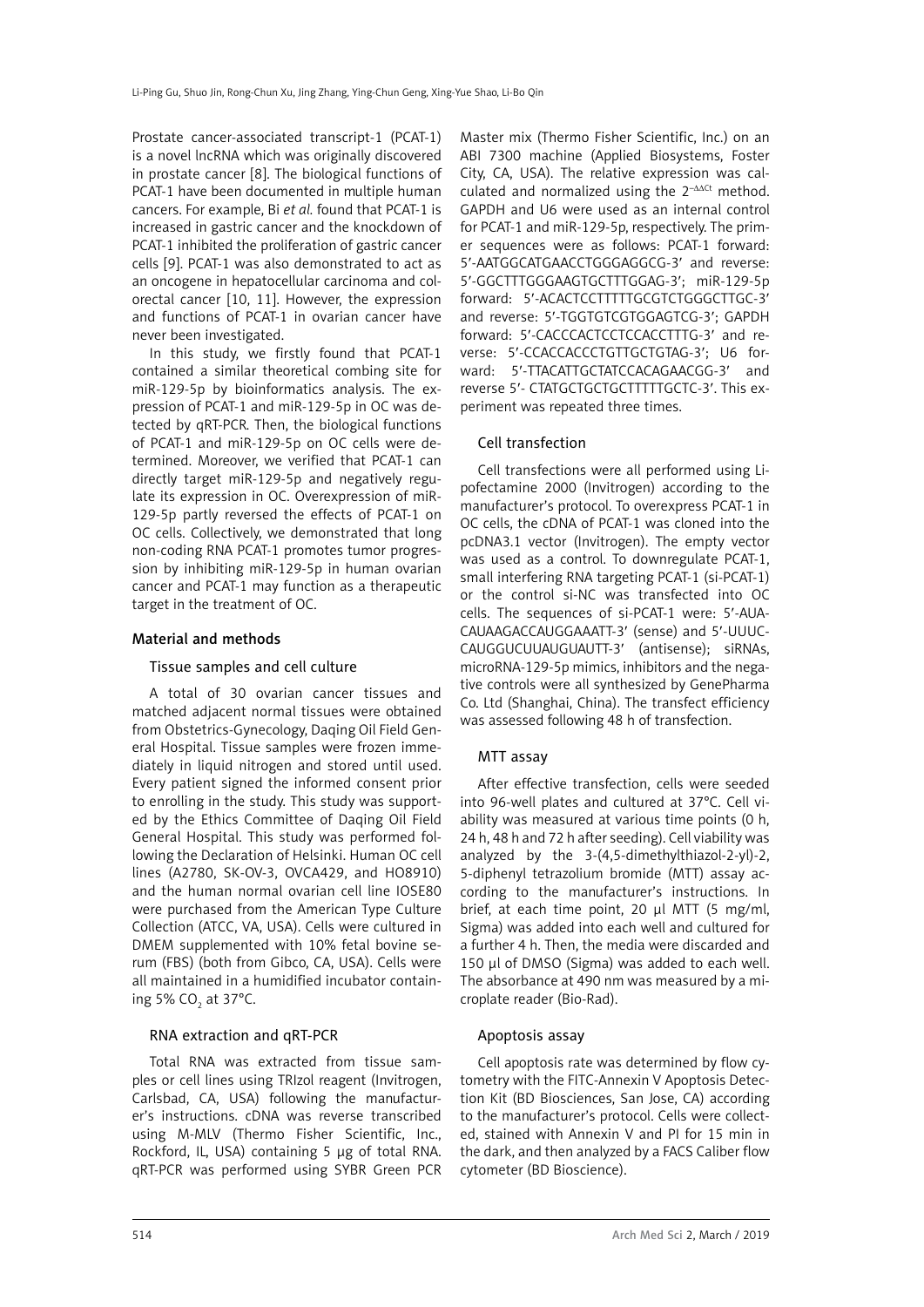#### Luciferase reporter assay

For the luciferase reporter assay, the oligonucleotides of the PCAT-1 fragment containing wildtype (WT) and mutant (mut) miR-129-5p binding sites were amplified and cloned into the pGL3 vector (Promega, Madison, WI, USA) to construct reporter plasmids. The day before transfection, 293T cells were seeded in 24-well plates and cultured at 37°C. Subsequently, cells were transfected with wild-type (WT) or mutated (mut) PCAT-1 reporter plasmids and miR-129-5p mimics (miR-129) or negative control (miR-NC) using Lipofectamine 2000 (Invitrogen). After 48 h, the firefly luciferase activity was examined and normalized to that of Renilla using the Dual-Luciferase Reporter Assay System (Promega, Madison, WI, USA).

#### Statistical analysis

Data were expressed as mean ± standard deviation (SD). Statistical analysis was performed using GraphPad Prism 6.0 software (San Diego, CA). Differences between groups were analyzed using Student's *t* test or one-way analysis of variance. Results were considered significant when the *p*-value was less than 0.05.

### Results

## PCAT-1 is upregulated and negatively correlated with miR-129-5p in OC

First, we detected the expression levels of long non-coding RNA PCAT-1 and miR-129-5p in human ovarian cancer tissues and matched nor-



*Data are mean ± SD. \*P < 0.05.*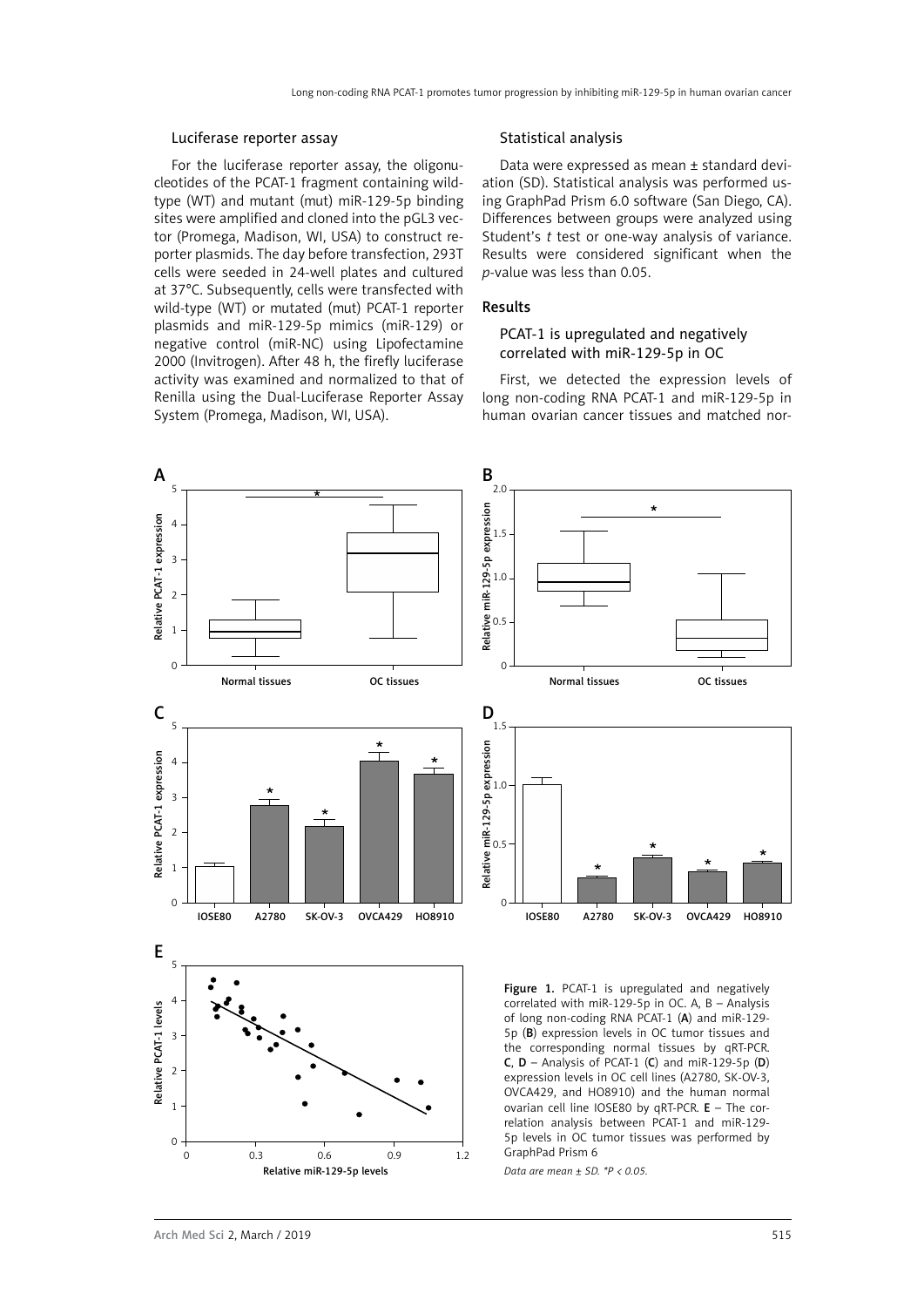

Figure 2. PACT-1 promotes proliferation but inhibits apoptosis in OC cells. A - The efficiency of PCAT-1 overexpression by pcDNA3.1-PCAT-1 plasmid (PCAT-1) in OC cells SK-OV-3. The empty vector (vector) was used as a control. B – Proliferation of SK-OV-3 cells after PCAT-1 overexpression. C – Apoptosis rate of SK-OV-3 cells after PCAT-1 overexpression. D – Efficiency of PCAT-1 knockdown by siRNA (si-PCAT-1) in OVCA429 OC cells. The negative control is si-NC. E – Proliferation of OVCA429 cells after PCAT-1 knockdown. F – Apoptosis rate of OVCA429 cells after PCAT-1 knockdown *Data are mean ± SD. \*P < 0.05.*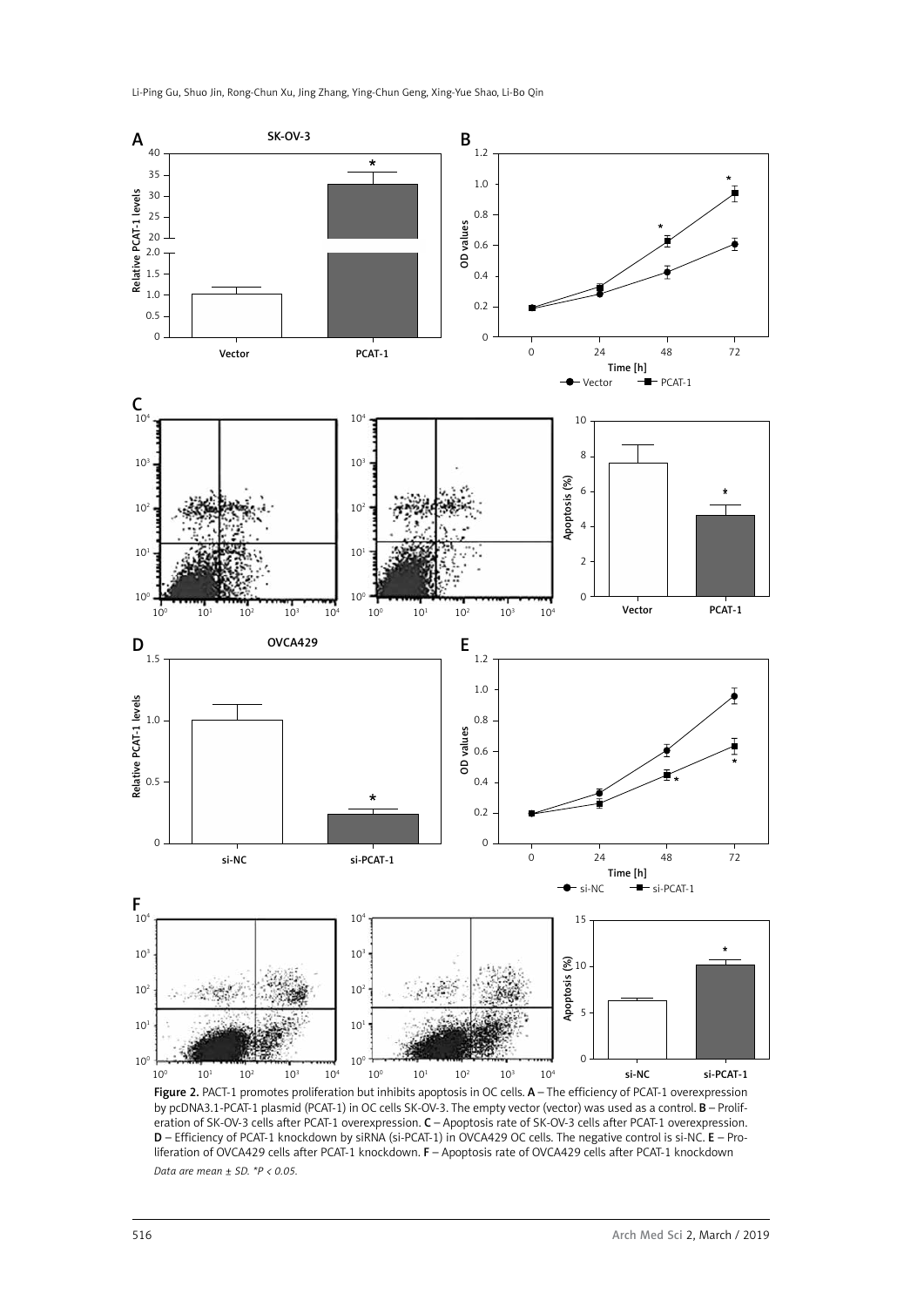mal tissues using qRT-PCR. The data showed that PCAT-1 is significantly upregulated while miR-129- 5p is downregulated in OC tissues compared with adjacent normal tissues (Figures 1 A, B). Then, the expression patterns of PCAT-1 and miR-129- 5p were also examined in OC cell lines (A2780, SK-OV-3, OVCA429, and HO8910) and the human normal ovarian cell line IOSE80. The results of qRT-PCR indicated that the expression of PCAT-1 is increased while miR-129-5p is decreased in OC cell lines in comparison with the human normal ovarian cell line IOSE80 (Figures 1 C, D). Moreover, we observed that the level of PCAT-1 is inversely correlated with miR-129-5p expression in ovarian cancer tissues (Figure 1 E). These results suggest that PCAT-1 and miR-129-5p are involved in the development of ovarian cancer.

## PACT-1 promotes proliferation but inhibits apoptosis in OC cells

Considering the high expression of PCAT-1 in OC, we determined the biological effects of PCAT-1 on OC cells. The SK-OV-3 OC cells were transfected with pcDNA3.1-PCAT-1 plasmid to overexpress PCAT-1 (Figure 2 A). Then, MTT assay and flow cytometry were conducted to analyze cell proliferation and apoptosis. The results showed that overexpression of PCAT-1 significantly promoted proliferation but inhibited apoptosis in SK-OV-3 cells (Figures 2 B, C). Conversely, si-PCAT-1 was transfected into OVCA429 cells to downregulate the level of PCAT-1 (Figure 2 D). MTT assay and apoptosis analysis indicated that knockdown of PCAT-1 suppressed proliferation while inducing apoptosis in OVCA429 cells (Figures 2 E, F). These data demonstrate that PCAT-1 functions as an oncogene in the development of OC.

## miR-129-5p inhibits proliferation and induces apoptosis in OC cells

The expression of miR-129-5p is downregulated in OC tissues and cell lines, indicating its potential role in OC development. miR-129-5p mimics were transfected into OVCA429 OC cells to overexpress miR-129-5p (Figure 3 A). We then determined the effects of miR-129-5p mimics on OVCA429 cell proliferation and apoptosis. The data showed that miR-129-5p mimics significantly inhibited proliferation and induced apoptosis in OVCA429 cells (Figures 3 B, C). In contrast, miR-129-5p inhibitors were used to suppress its expression in the OC cell line SK-OV-3 (Figure 3 D). We found that miR-129-5p suppression enhanced the proliferation ability and decreased the apoptosis rate in SK-OV-3 cells (Figures 3 E, F). These results reveal that miR-129-5p acts as a tumor suppressor in OC.

## PACT-1 exerts its functions by directly targeting miR-129-5p in OC

As shown above, the expression of miR-129-5p is inversely correlated with PCAT-1 in OC tissues. PCAT-1 functions as an oncogene while miR-129- 5p acts as a tumor suppressor in OC development. We wondered whether PCAT-1 directly targets and regulates miR-129-5p in OC. The bioinformatics database Starbase v2.0 was used to search for candidate miRNAs that can bind to PCAT-1. We found that miR-129-5p can directly bind to PCAT-1 (Figure 4 A). To confirm the interaction between miR-129-5p and PCAT-1, the luciferase reporter assay was performed. We observed that miR-129- 5p mimics significantly decreased the luciferase activity of the wild type (WT) but not mutant (mut) PCAT-1 reporter system (Figure 4 B). The expression of miR-129-5p in OC cells was detected following PCAT-1 overexpression or knockdown. The data showed that miR-129-5p is decreased after PCAT-1 overexpression and increased after PCAT-1 knockdown in OC cells (Figure 4 C). Furthermore, miR-129-5p restoration attenuated the effects of PCAT-1 overexpression on SK-OV-3 cell proliferation and apoptosis (Figures 4 D, F). Conversely, miR-129-5p suppression partly abolished the effects of PCAT-1 knockdown on OVCA429 cell proliferation and apoptosis (Figures 4 E, F). These results suggest that PACT-1 can directly target miR-129-5p and negatively regulate its expression to promote tumor progression in OC.

#### Discussion

Recent studies have reported that lncRNAs have multiple biological functions in various stages of OC development. It has been concluded that lncRNAs are closely involved in the pathogenesis of OC; and the expression of lncRNAs indicates the early diagnosis, prognosis, and therapeutic response of OC cells [12]. Numerous lncRNAs were reported to be deregulated in ovarian cancer. For instance, Li *et al.* showed that lncRNA GAS5 was markedly decreased in OC tissues and patients with low GAS5 expression had poorer prognosis [13]. LncRNA SPRY4-IT1 was reported to be upregulated in ovarian tumor tissues and OC cell lines. The knockdown of lncRNA SPRY4-IT1 arrested the cell cycle at the G0/G1 stage in OC cells and thus inhibited the proliferation of OC cells [14]. Wu *et al.* demonstrated that lncRNA MALAT1 was upregulated in OC. Knockdown of MALAT1 repressed growth and migration of OC cells [15]. LncRNA PCAT-1 was reported to play roles in multiple human cancers, but the effects of PCAT-1 in ovarian cancer have never been reported.

In the current study, qRT-PCR assays showed that PACT-1 expression was significantly upregu-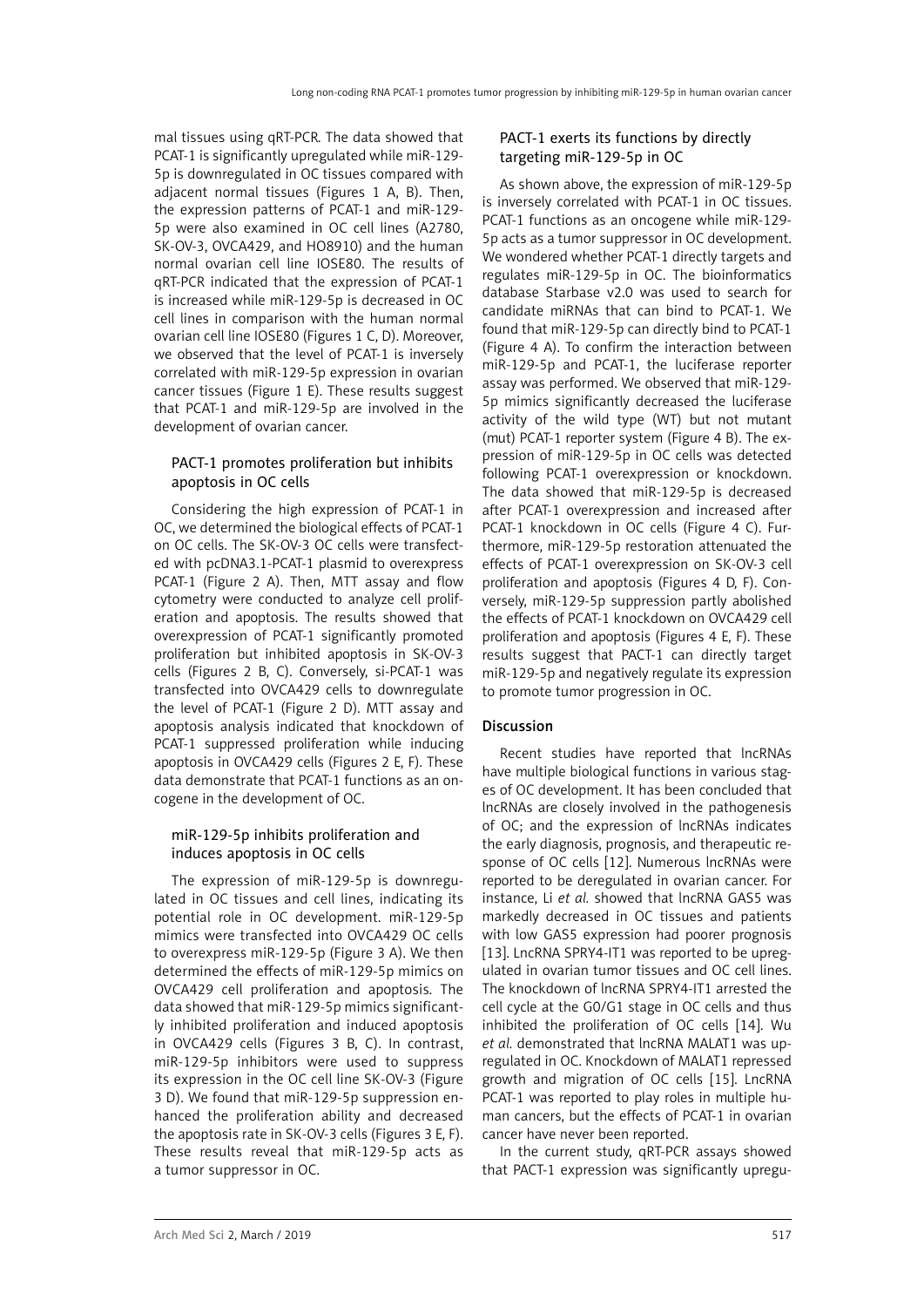

Figure 3. miR-129-5p inhibits proliferation and induces apoptosis in OC cells. A – Overexpression of miR-129-5p by its microRNA mimics (miR-129-5p) in OC cells OVCA429. miR-NC was used as a negative control. B – Proliferation of OVCA429 cells after miR-129-5p overexpression. C – Apoptosis rate of OVCA429 cells after miR-129-5p overexpression. D – miR-129-5p suppression by its microRNA inhibitors (in-miR-129-5p) in OC cells SK-OV-3. The negative control is in-NC. E – Proliferation of SK-OV-3 cells after miR-129-5p suppression. F – Apoptosis rate of SK-OV-3 cells after miR-129-5p suppression

*Data are mean ± SD. \*P < 0.05.*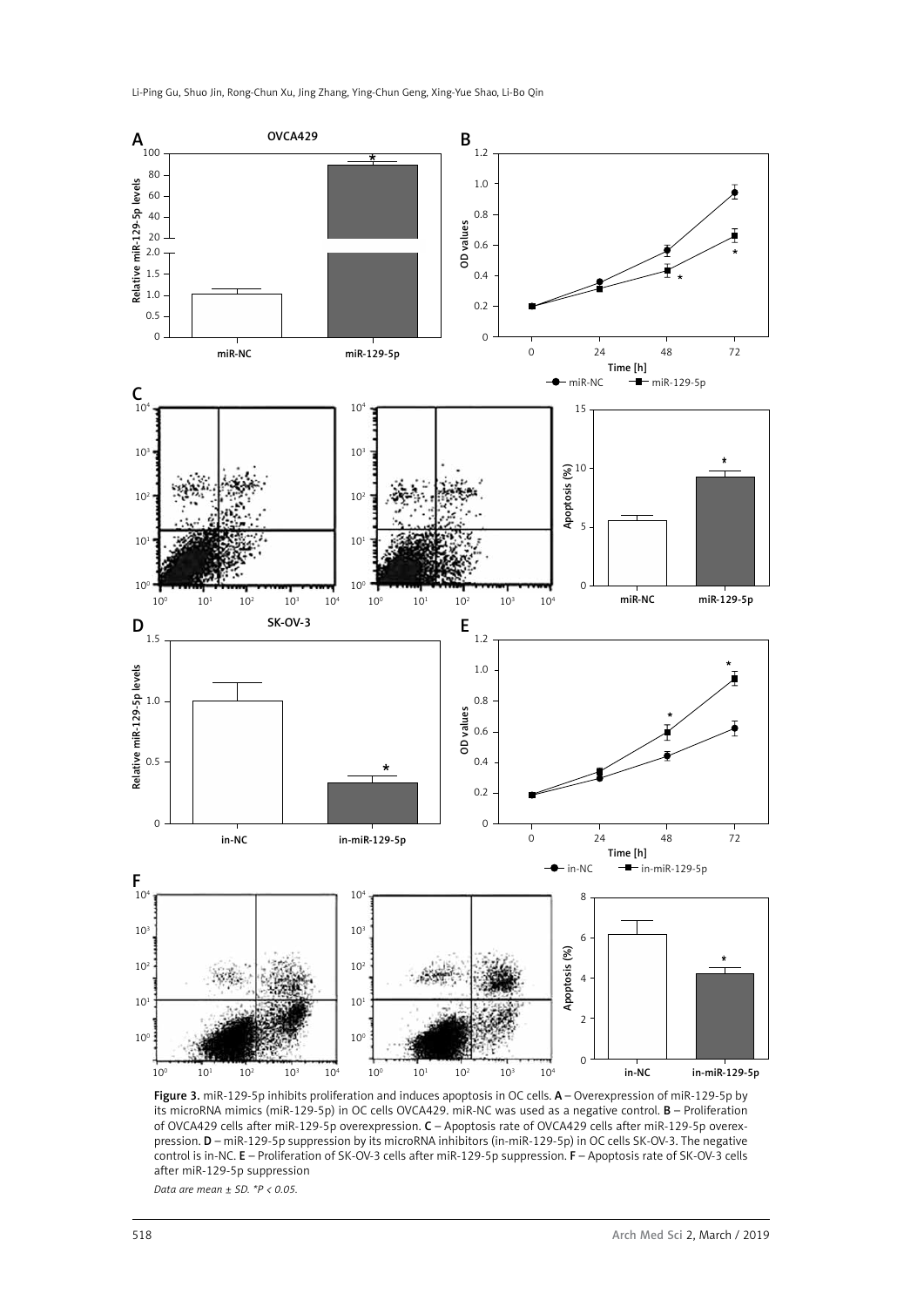lated while miR-129-5p was significantly downregulated in OC tumor tissues and the expression of miR-129-5p was inversely correlated with PCAT-1. To determine the biological functions of PCAT-1 in OC development, the level of PCAT-1 in OC cells was overexpressed or suppressed by transfection with pcDNA3.1-PCAT-1 plasmid or siRNA.

Functional assays demonstrated that PACT-1 promoted proliferation but inhibited apoptosis in OC cells. Furthermore, the effects of miR-129-5p in OC were also studied. We found that overexpression of miR-129-5p significantly inhibited cell proliferation and induced apoptosis in OC cells; suppression of miR-129-5p exhibited opposite



Figure 4. PACT-1 exerts its functions by directly targeting miR-129-5p in OC. A - Binding sites between PCAT-1 and miR-129-5p predicted by bioinformatics analysis.  $\overline{B}$  – 293T cells were transfected with wild-type (WT) or mutated (mut) PCAT-1 reporter plasmids and miR-129-5p mimics (miR-129-5p) or miR-NC. The luciferase activities were measured by luciferase reporter assay. C – Expression of miR-129-5p in SK-OV-3 cells following PCAT-1 overexpression and OVCA429 cells following PCAT-1 knockdown. D – miR-129-5p restoration attenuated the effects of PCAT-1 overexpression on SK-OV-3 cell proliferation. E – miR-129-5p suppression abolished the effects of PCAT-1 knockdown on OVCA429 cell proliferation. F – miR-129-5p restoration or suppression attenuated the effects of PCAT-1 overexpression or knockdown on OC cell apoptosis

*Data are mean ± SD. \*P < 0.05.*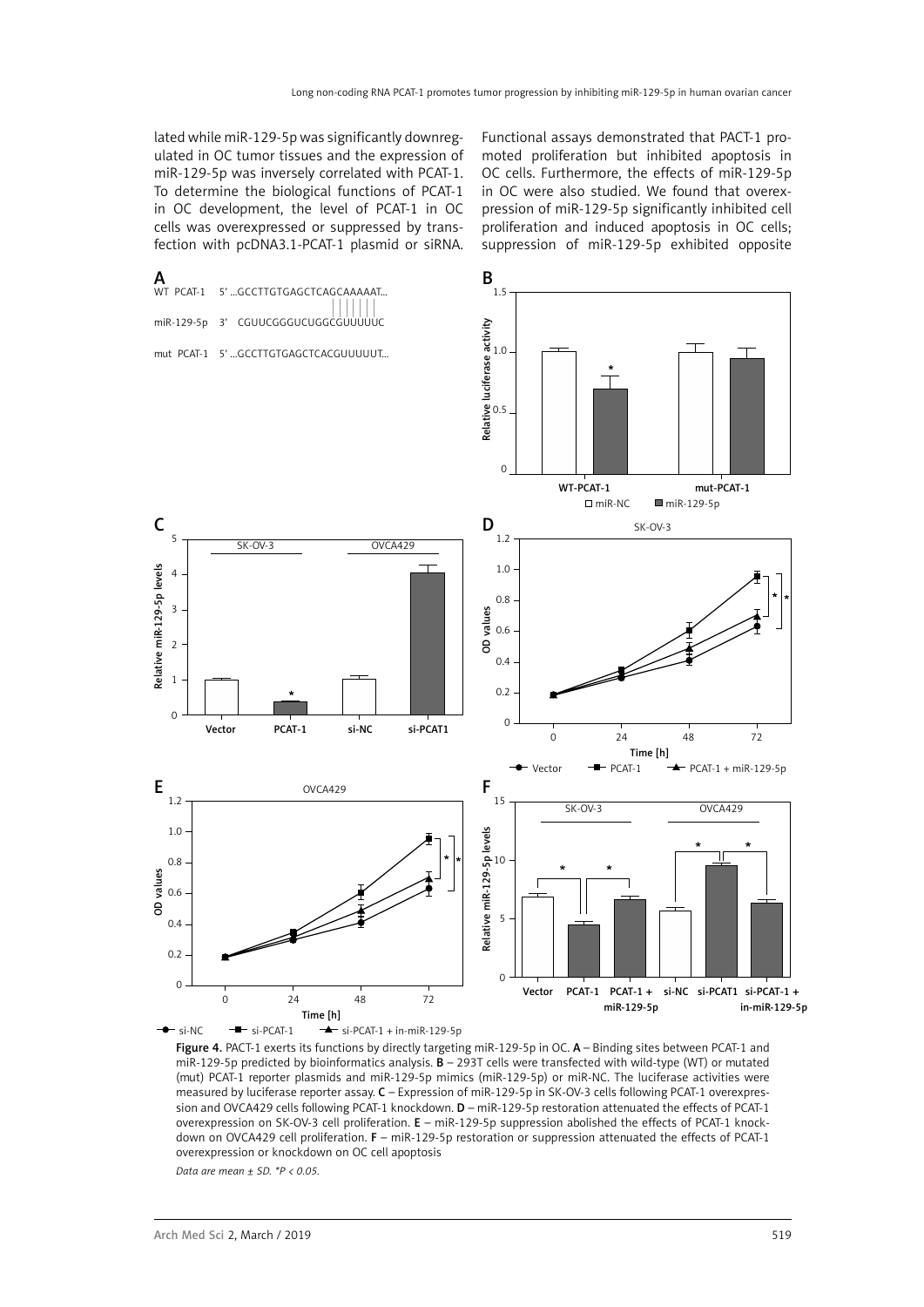effects. These data reveal that PCAT-1 is an oncogene while miR-129-5p is a tumor suppressor in OC development.

Accumulating evidence indicates that lncRNAs always exert their functions by acting as ceRNAs which suppress the expression of target mRNAs via sequestering miRNAs. miR-129-5p was demonstrated as a tumor suppressor in various human cancers. In ovarian cancer, Tan *et al.* showed that miR-129-5p can repress the expression of YAP and TAZ expression so that the proliferation and tumorigenicity of OC cells can be inhibited [16]. Moreover, miR-129-5p was also regulated by many lncRNAs such as lncRNA MALAT1 in breast cancer and osteosarcoma [17, 18], and NEAT1 in hepatocellular carcinoma [19]. In our study, the bioinformatics prediction analysis indicated that PCAT-1 might interact with miR-129-5p. Data from the luciferase reporter assay and qRT-PCR demonstrated PCAT-1 can interact with and repress the expression of miR-129-5p in OC. miR-129-5p overexpression reversed the effects of PCAT-1 on OC cell proliferation and apoptosis. These observations indicated that lncRNA PCAT-1 plays its roles by directly targeting and suppressing miR-129-5p in OC.

In conclusion, this study reported a novel lncRNA PCAT-1 involved in the development of ovarian cancer, which indicated that PCAT-1 may serve as a diagnostic marker in the detection of early OC patients and a therapeutic target in the treatment of OC. However, as the sample size was limited, we did not analyze the effect of PCAT-1 on OC patients' survival time, which is essential for PCAT-1 to act as a prognostic marker. In addition, it is well known that microRNAs always play their roles by binding to the 3′-untranslated regions (UTR) and repressing the expression of target mRNAs including miR-129-5p [20, 21]. We need further research to investigate the mechanism by which miR-129 exert its roles in ovarian cancer, so as to fully understand the biological functions of lncRNA PCAT-1 and miR-129-5p in the development and progression of OC.

Taken together, our results demonstrated that long non-coding RNA PCAT-1 is significantly upregulated in OC tissues and cell lines. PCAT-1 both promotes proliferation and inhibits apoptosis by directly targeting and suppressing miR-129-5p in OC cells. Silencing PCAT-1 may be a novel therapeutic strategy in the treatment of OC.

#### Acknowledgments

Li-Ping Gu, Shuo Jin and Rong-Chun Xu contributed equally to this work.

#### Conflict of interest

The authors declare no conflict of interest.

References

- 1. Siegel R, Ma J, Zou Z, Jemal A. Cancer statistics, 2014. CA Cancer J Clin 2014; 64: 9-29.
- 2. Pongsavee M. Effects of 744ins20 ter240 BRCA1 mutation on breast/ovarian carcinogenesis and the role of curcumin in telomerase inhibition. Arch Med Sci Civil Dis 2017; 2: e125-9.
- 3. Jemal A, Bray F, Center MM, Ferlay J, Ward E, Forman D. Global cancer statistics. CA Cancer J Clin 2011; 61: 69- 90.
- 4. Edwards HM, Noer MC, Sperling CD, et al. Survival of ovarian cancer patients in Denmark: results from the Danish gynaecological cancer group (DGCG) database, 1995-2012. Acta Oncol 2016; 55 Suppl 2: 36-43.
- 5. Siegel R, Naishadham D, Jemal A. Cancer statistics, 2013. CA Cancer J Clin 2013; 63: 11-30.
- 6. Kung JT, Colognori D, Lee JT. Long noncoding RNAs: past, present, and future. Genetics 2013; 193: 651-69.
- 7. Feng W, Li L, Xu X, Jiao Y, Du W. Up-regulation of the long non-coding RNA RMRP contributes to glioma progression and promotes glioma cell proliferation and invasion. Arch Med Sci 2017; 13: 1315-21.
- 8. Prensner JR, Iyer MK, Balbin OA, et al. Transcriptome sequencing across a prostate cancer cohort identifies PCAT-1, an unannotated lincRNA implicated in disease progression. Nat Biotechnol 2011; 29: 742-9.
- 9. Bi M, Yu H, Huang B, Tang C. Long non-coding RNA PCAT-1 over-expression promotes proliferation and metastasis in gastric cancer cells through regulating CDKN1A. Gene 2017; 626: 337-43.
- 10. Wen J, Xu J, Sun Q, Xing C, Yin W. Upregulation of long non coding RNA PCAT-1 contributes to cell proliferation, migration and apoptosis in hepatocellular carcinoma. Mol Med Rep 2016; 13: 4481-6.
- 11. Qiao L, Liu X, Tang Y, Zhao Z, Zhang J, Feng Y. Down regulation of the long non-coding RNA PCAT-1 induced growth arrest and apoptosis of colorectal cancer cells. Life Sci 2017; 188: 37-44.
- 12. Fu LL, Li CJ, Xu Y, et al. Role of lncRNAs as novel biomarkers and therapeutic targets in ovarian cancer. Crit Rev Eukaryot Gene Expr 2017; 27: 183-95.
- 13. Li J, Huang H, Li Y, Li L, Hou W, You Z. Decreased expression of long non-coding RNA GAS5 promotes cell proliferation, migration and invasion, and indicates a poor prognosis in ovarian cancer. Oncol Rep 2016; 36: 3241-50.
- 14. Li H, Liu C, Lu Z, et al. Upregulation of the long non-coding RNA SPRY4-IT1 indicates a poor prognosis and promotes tumorigenesis in ovarian cancer. Biomed Pharmacother 2017; 88: 529-34.
- 15. Wu L, Wang X, Guo Y. Long non-coding RNA MALAT1 is upregulated and involved in cell proliferation, migration and apoptosis in ovarian cancer. Exp Therap Med 2017; 13: 3055-60.
- 16. Tan G, Cao X, Dai Q, et al. A novel role for microRNA-129-5p in inhibiting ovarian cancer cell proliferation and survival via direct suppression of transcriptional co-activators YAP and TAZ. Oncotarget 2015; 6: 8676-86.
- 17. Zuo Y, Li Y, Zhou Z, Ma M, Fu K. Long non-coding RNA MALAT1 promotes proliferation and invasion via targeting miR-129-5p in triple-negative breast cancer. Biomed Pharmacother 2017; 95: 922-8.
- 18. Liu K, Huang J, Ni J, et al. MALAT1 promotes osteosarcoma development by regulation of HMGB1 via miR-142- 3p and miR-129-5p. Cell Cycle 2017; 16: 578-87.
- 19. Fang L, Sun J, Pan Z, et al. Long non-coding RNA NEAT1 promotes hepatocellular carcinoma cell proliferation